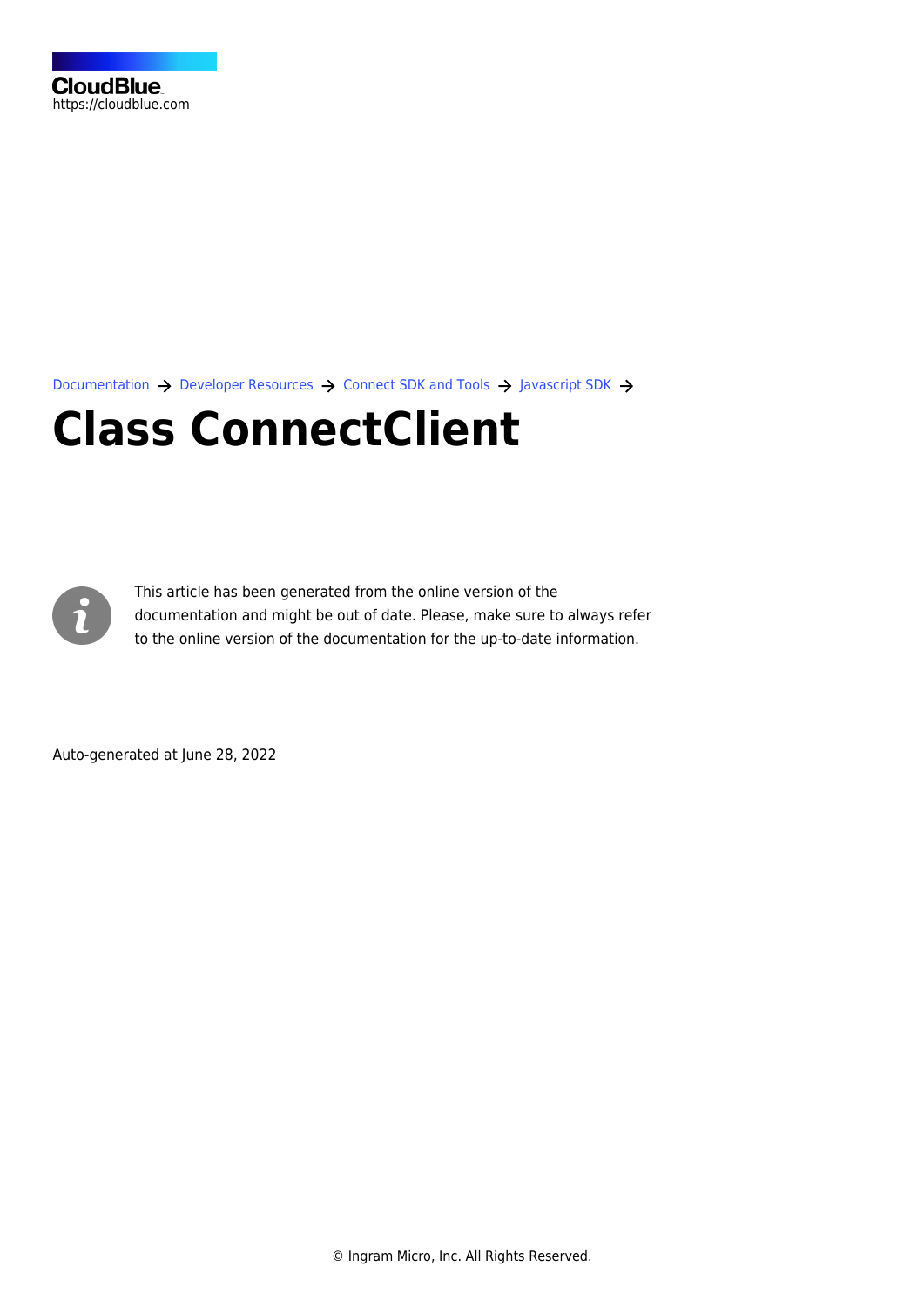

# <span id="page-1-0"></span>**ConnectClient**

ConnectClient provides access to resouce endpoints of the Cloud Blue Connect Platform.

**Kind**: global class **Category**: Base

- [ConnectClient](#page-1-0)
	- o [new ConnectClient\(endpoint, apiKey, adapter\)](#page-1-1)
	- [.accounts](#page-1-2) : AccountResource
	- [.assets](#page-2-0) : AssetResource
	- [.billingRequests](#page-2-1) : BillingRequestResource
	- [.conversations](#page-2-2) : ConversationResource
	- [.products](#page-2-3) : ProductResource
	- [.requests](#page-2-4) : RequestResource
	- [.hubs](#page-2-5) : HubResource
	- [.recurringAssets](#page-3-0) : RecurringAssetResource
	- [.tierAccounts](#page-3-1) : TierAccountResource
	- [.tierAccountRequests](#page-3-2) : TierAccountRequestResource
	- [.tierConfigs](#page-3-3) : TierConfigResource
	- [.tierConfigRequests](#page-3-4) : TierConfigRequestResource
	- [.webhooks](#page-4-0) : WebhookResource
	- [.listingRequests](#page-4-1) : ListingRequestResource
	- [.cases](#page-4-2) : CaseResource

# <span id="page-1-1"></span>**new ConnectClient(endpoint, apiKey, adapter)**

Creates a new instance of the Cloud Blue ConnectClient class. Configures the beforeRequest hooks to inject the API key in the Authorizaton header and prefixes the url with the API's base url.

**Returns**: [ConnectClient](#page-1-0) – An instance of the ConnectClient class.

| Param    | Type                | <b>Description</b>                        |
|----------|---------------------|-------------------------------------------|
| endpoint | string              | The base URL for API access.              |
| apiKey   | string              | The API key to authenticate with Connect. |
| adapter  | AbstractHttpAdapter | An optional adapter.                      |

## <span id="page-1-2"></span>**connectClient.accounts : AccountResource**

Returns an instance of the AccountResource class to access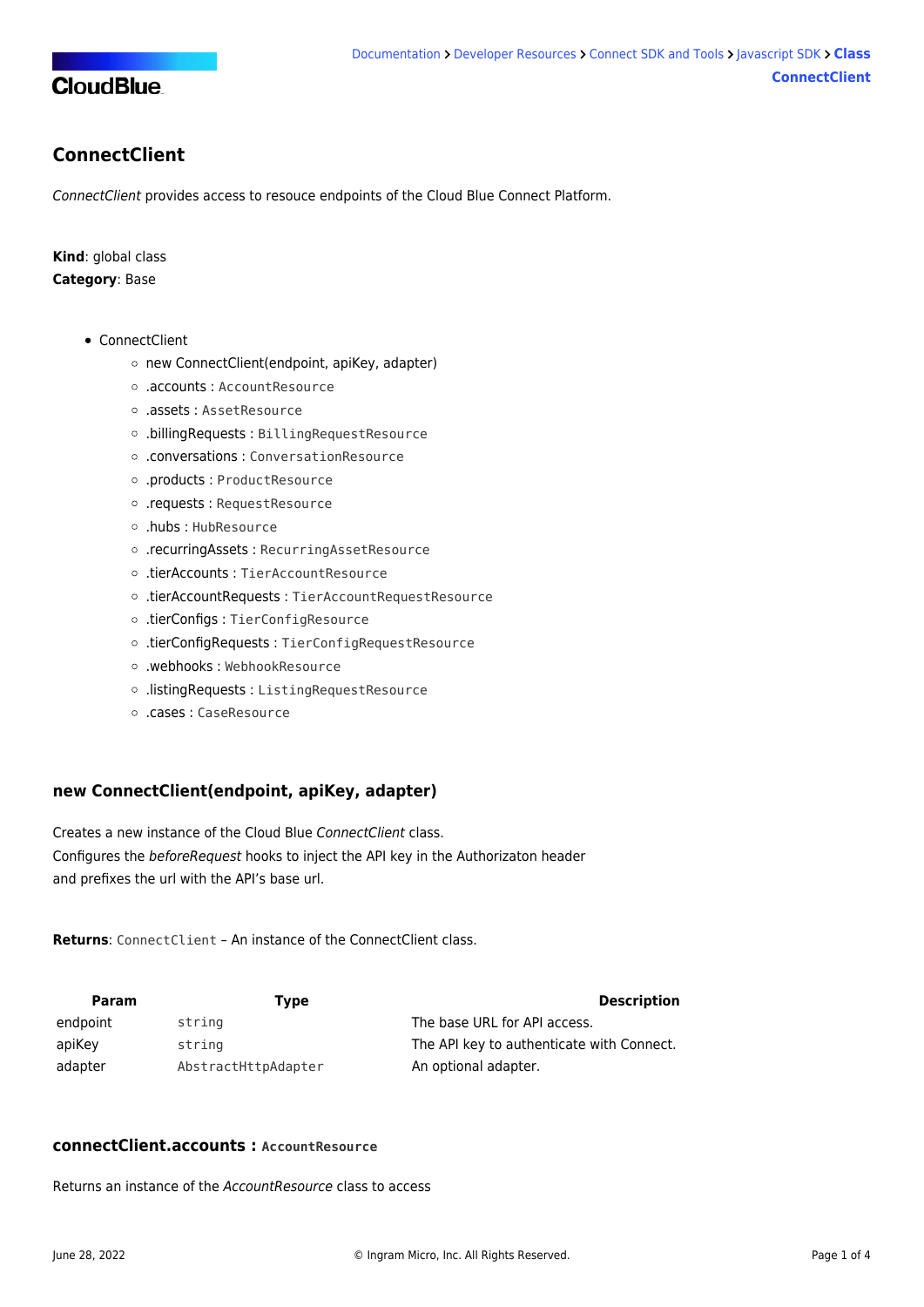

the Account resource endpoint.

<span id="page-2-0"></span>**Kind**: instance property of [ConnectClient](#page-1-0)

## **connectClient.assets : AssetResource**

Returns an instance of the AssetResource class to access the Asset resource endpoint.

<span id="page-2-1"></span>**Kind**: instance property of [ConnectClient](#page-1-0)

## **connectClient.billingRequests : BillingRequestResource**

Returns an instance of the BillingRequestResource class to access the BillingRequest resource endpoint.

<span id="page-2-2"></span>**Kind**: instance property of [ConnectClient](#page-1-0)

## **connectClient.conversations : ConversationResource**

Returns an instance of the ConversationResource class to access the Conversation resource endpoint.

<span id="page-2-3"></span>**Kind**: instance property of [ConnectClient](#page-1-0)

#### **connectClient.products : ProductResource**

Returns an instance of the ProductResource class to access the Product resource endpoint.

<span id="page-2-4"></span>**Kind**: instance property of [ConnectClient](#page-1-0)

## **connectClient.requests : RequestResource**

Returns an instance of the RequestResource class to access the Request resource endpoint.

<span id="page-2-5"></span>**Kind**: instance property of [ConnectClient](#page-1-0)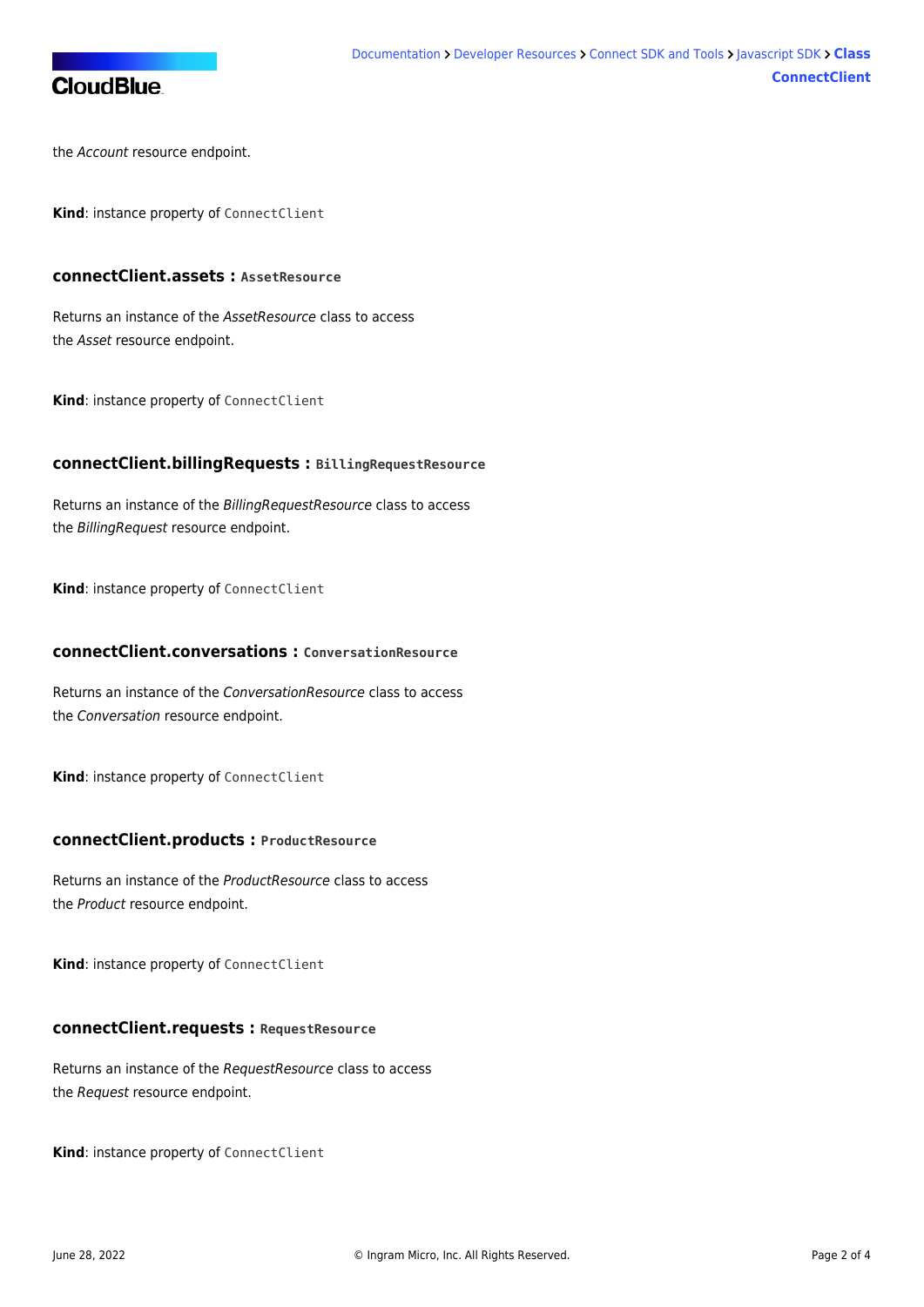# **CloudBlue**

# **connectClient.hubs : HubResource**

Returns an instance of the HubResource class to access the Hub resource endpoint.

<span id="page-3-0"></span>**Kind**: instance property of [ConnectClient](#page-1-0)

### **connectClient.recurringAssets : RecurringAssetResource**

Returns an instance of the RecurringAssetResource class to access the RecurringAsset resource endpoint.

<span id="page-3-1"></span>**Kind**: instance property of [ConnectClient](#page-1-0)

## **connectClient.tierAccounts : TierAccountResource**

Returns an instance of the TierAccountResource class to access the TierAccount resource endpoint.

<span id="page-3-2"></span>**Kind**: instance property of [ConnectClient](#page-1-0)

#### **connectClient.tierAccountRequests : TierAccountRequestResource**

Returns an instance of the TierAccountRequestResource class to access the TierAccountRequest resource endpoint.

<span id="page-3-3"></span>**Kind**: instance property of [ConnectClient](#page-1-0)

## **connectClient.tierConfigs : TierConfigResource**

Returns an instance of the TierConfigResource class to access the TierConfiguration resource endpoint.

<span id="page-3-4"></span>**Kind**: instance property of [ConnectClient](#page-1-0)

#### **connectClient.tierConfigRequests : TierConfigRequestResource**

Returns an instance of the TierConfigRequestResource class to access the TierConfigurationRequest resource endpoint.